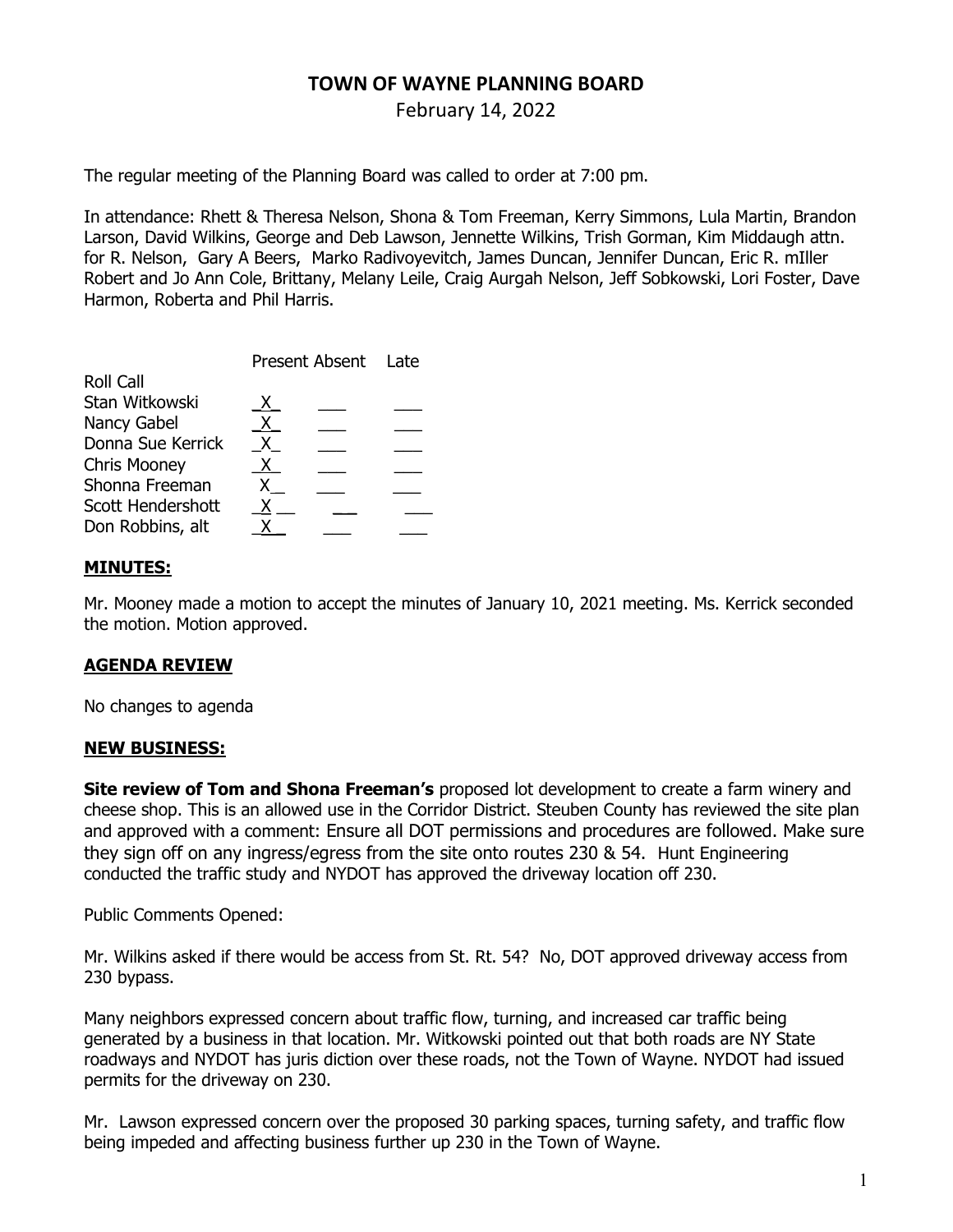Mr. Hendershot asked if the NYDOT was aware of the proposed use for the land when they issued the permit. Mr. Witkowski reiterated, there is a valid permit issued. Mr. Freeman commented that it took 8 months to obtain permit. Hunt Engineering did the traffic study and it was approved.

Ms. Gorman expressed concern about the whole area with the development of the distillery and the cheese shop.

Public Comments were closed.

Mr. Witkowski stated this was a Type II action SEQR will be waived. Board Discussion began. Ms. Kerrick suggested tabling the project until the Planning Board is satisfied DOT knew of business use when issuing the permit. Mr. Witkowski asked is it fair to hold the project up another month if the applicant can provide proof of DOT approval for business quickly. Mr. Hendershott indicated he felt the Planning Board needed this information as a matter of due diligence. Ms Kerrick suggested conditional approval based on a satisfactory response from DOT.

Mr. Hendershott made a motion to approve the site plan with conditions that evidence is provided that DOT was aware of the proposed use for the lot at the time they issued the driveway permit. Ms. Gable seconded the motion. Motion approved unanimously.

Site Plan Review Marko Radivoyevitch Plan calls for building a home and agricultural building on a 14 acre parcel that is currently an active vineyard. The site abuts the Town of Urbana, Steuben County reviewed the application and did not express any concerns.

Public Comment Opened.

James Dunkin, a neighbor inquired about building placement. He reviewed the drawings at the meeting and was satisfied.

Public Comments Closed.

The Board continued deliberation:

- o No viewshed issues
- o Type II, no SEQR
- o No traffic issues,
- o Application is complete
- o Agricultural use will continue

Mr. Witkowski made a motion to approve the site plan as presented. Ms. Kerrick seconded the motions. Motion was unanimously approved.

**Site Plan Review Rhett Nelson** Continued review of the tiny home/RV, project. Kim Middaugh, Nelson's attorney was representing Mr. Nelson. Mr. Witkowski reminded the board that the project was started and built without permits and this illegal action allows the planning board greater latitude when considering the project. NY DOT also has concerns and violation letters are on file. The project was sent to Steuben County as it abuts a state road and the county has also expressed concerns:

County review has revealed significant inter-community or county-wide issues. These considerations include: Building on a steep slope without a permit. Dirt obstructing the DOT ROW on Route 54 Therefore, it is recommended that: The proposal be approved, subject to the following modification(s) or condition(s):

1. a steep slope permit must be obtained by the applicant

2. the applicant must remove any obstruction to the ROW immediately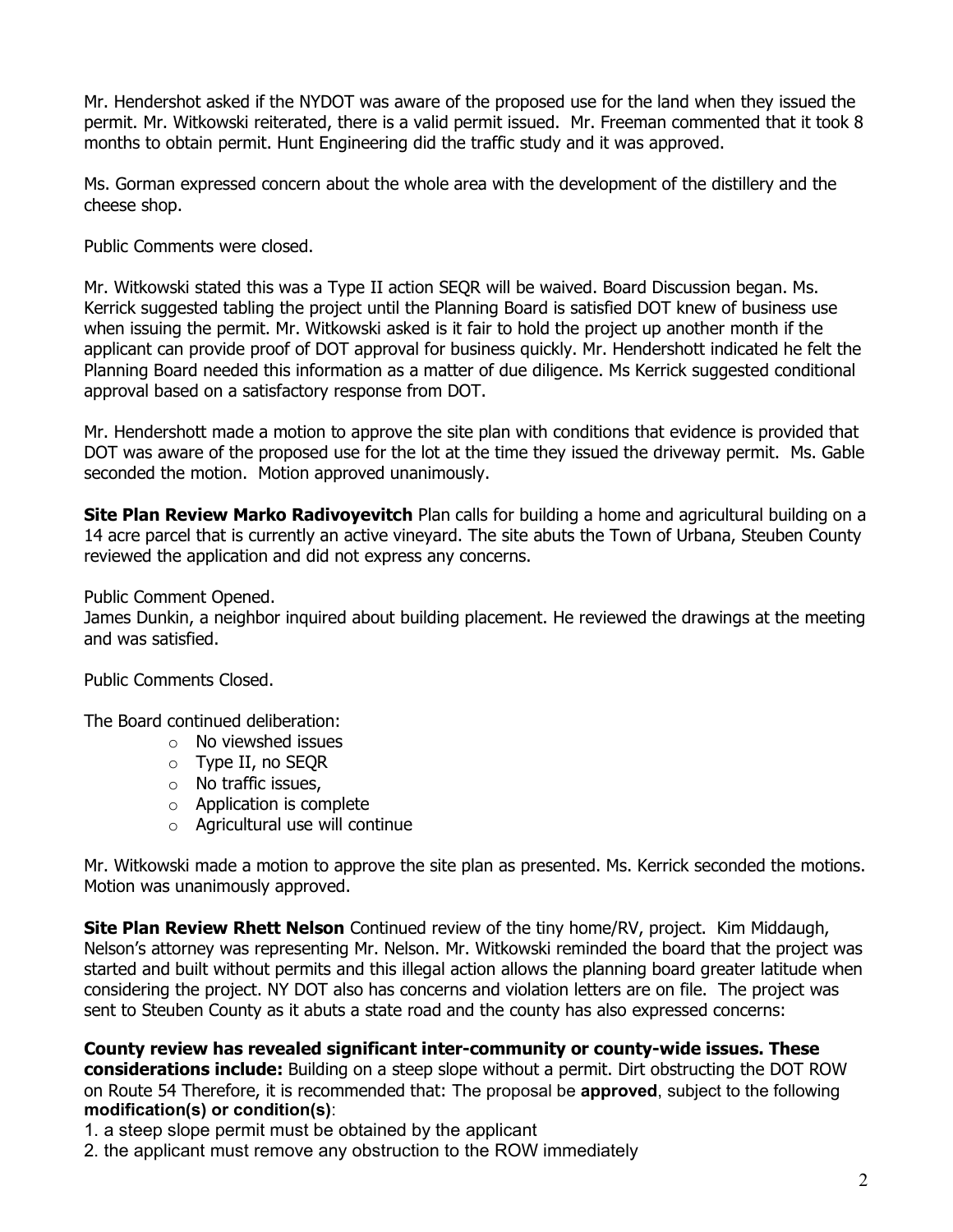As the Board has had this case for quite some time, Public Comments were opened immediately.

Trish Gorman ask a question as to what is this structure and the issues? The project was explained.

Ms. Middaugh confirmed that the board received the materials sent including an engineering report that indicated no erosion concerns in the opinion of Mr. Nelson's engineer.

Ms. Middaugh presented a new survey that marks the boundary for St RT. 54 in a different location than previous maps supplied with the project.

Mr. Hendershott asked for topographic information on the site. Mr. Nelson produced a map it did not provide the needed information.

Mr. Witkowski read the county review response and brought up the NY DOT violations letters. Mr. Nelson said he had the DOT letters and thought he could handle the issues on the phone.

Public Comments Closed.

Board deliberation commenced. The concerns identified are:

- o Construction on a steep slope
- $\circ$  Construction without permits
- $\circ$  Is structure/RV in buildable portion of the lot?
- $\circ$  Construction without site plan review before which could have prevented many issues.
- $\circ$  Therefore the board is at a disadvantage as now the project has been presented to the board as a fait accompli to force approval.

Mr. Nelson acknowledge he built without permits and that he had just planned to pay any fines.

Mr. Witkowski stated that the deck is clearly in the ravine as are supports for the trailer base. A steep slope permit is needed. He read the guidance for NY State on steep slope development. (need citation of what was read)

Mr, Witkowski also expressed concerns about future erosion and flooding in the ravine. Mr. Nelson refuted any concerns about high water in the ravine.

Ms. Middaugh asked for more time to respond to the planning board's concerns. Mr. Witkowski directed her to work closely with Mr. Harrop, Town Code Officer, to see if there are any issues that can be resolved.

Mr. Hendershott asked about the  $2^{nd}$  RV on the Lot – only one RV is allowed on a parcel. The board was assured the old RV would be removed.

Ms. Gable made a motion to table the matter. Mr. Witkowski seconded. The motion passed unanimously.